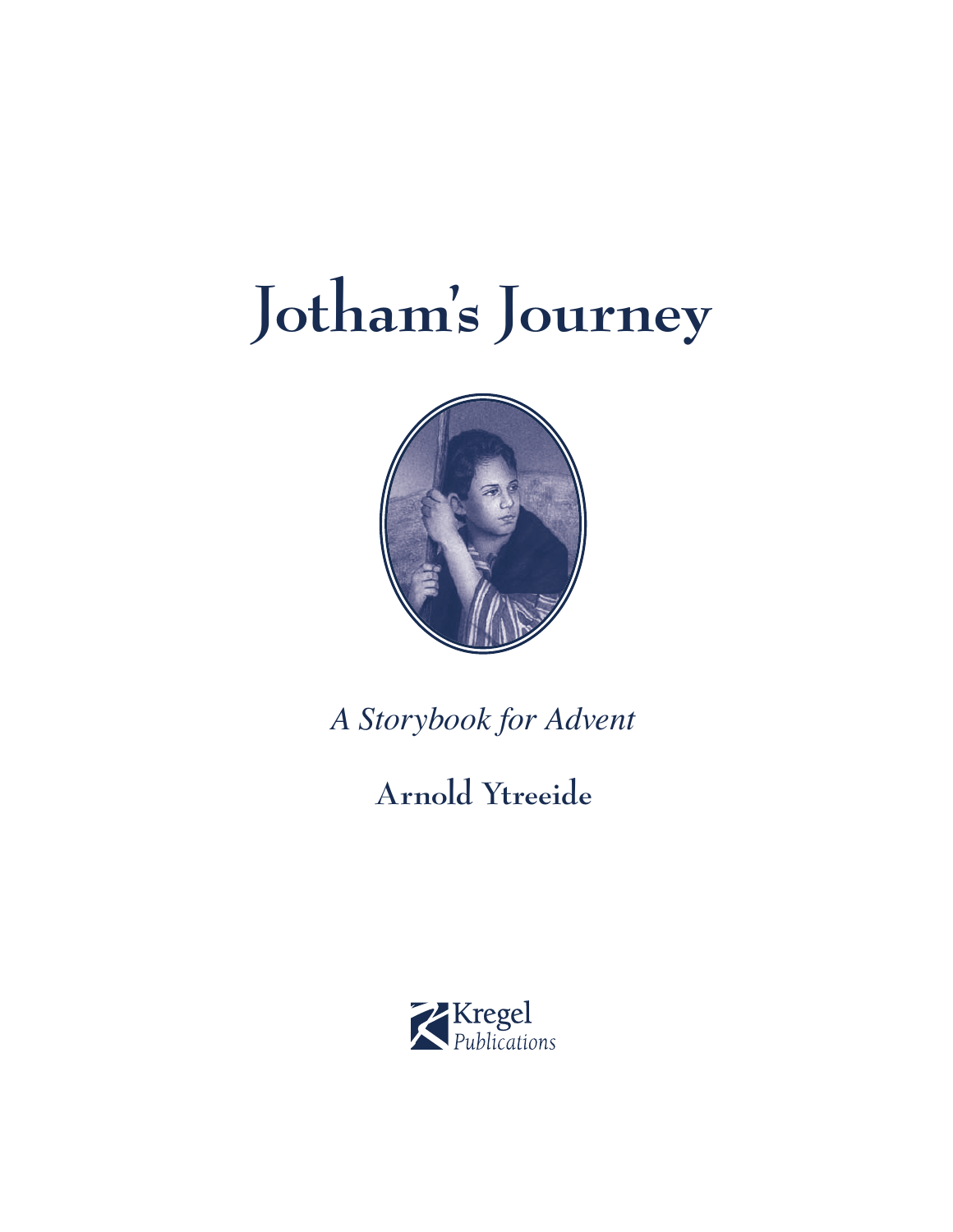#### *Jotham's Journey: A Storybook for Advent*

© 1997, 2008 by Arnold Ytreeide All rights reserved.

Second edition published in 2008 by Kregel Publications, a division of Kregel, Inc., P.O. Box 2607, Grand Rapids, MI 49501.

Cover design and illustrations: Hile Illustration and Design, Ann Arbor, MI.

All rights reserved. No part of this book may be reproduced, stored in a retrieval system, or transmitted in any form or by any means—electronic, mechanical, photocopy, recording, or otherwise—without written permission of the publisher, except for brief quotations in printed reviews.

All Scripture quotations are from the *Holy Bible, New International Version*®. Copyright © 1973, 1978, 1984 by International Bible Society. Used by permission of Zondervan. All rights reserved.

Other than biblical characters and events, the persons and events portrayed in this work are the creations of the author, and any resemblance to persons living or dead is purely coincidental.

ISBN 978-0-8254-4174-5

Printed in the United States of America

08 09 10 11 12 / 5 4 3 2 1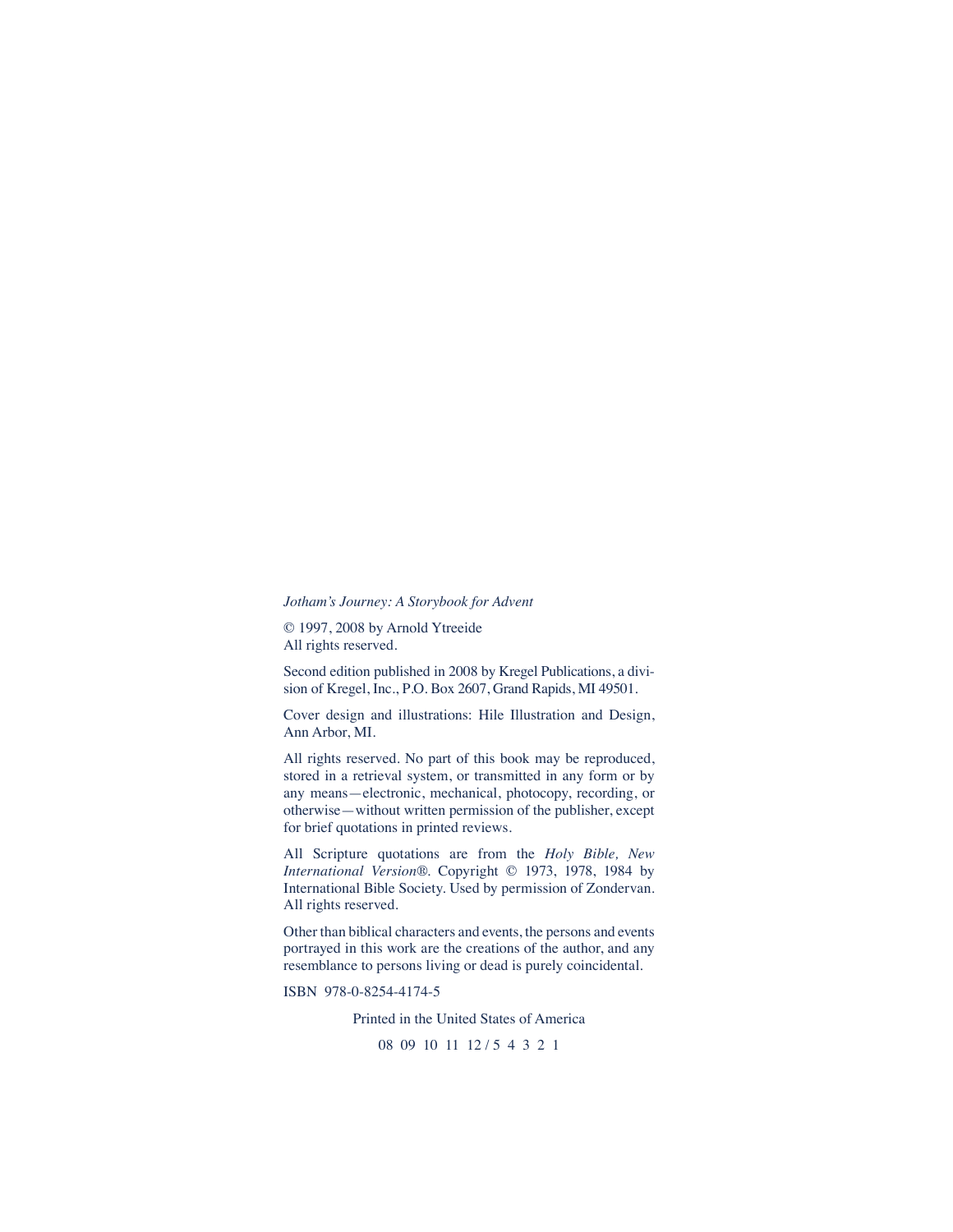## **A Story for Advent**

Stir us up, O Lord, to make ready for your only-begotten Son. May we be able to serve you with purity of soul through the coming of him who lives and reigns. Advent Prayer



dvent. *Adventus. Ecce advenit Dominator Dominus*. Behold, the Lord, the Ruler, is come. Reaching back two millennia to the birth of the Christ child and forward to his reign on earth, the tradition of Advent is a threefol is come. Reaching back two millennia to the birth of the Christ child and forward to his reign on earth, the tradition of Advent is a threefold celebration of the birth of Jesus, his eventual second coming to earth, and his continued presence in our lives here and now. God in our past, God in our future, God in our present.

Advent.

It started with people going hungry to purify and prepare themselves for holy living. A *fast*, we call it, and such a fast was ordered by the Council of Saragossa in A.D. 381. For three weeks before Epiphany (a feast in January that commemorates the divine revelation of Jesus to the gentile Magi), the people were to prepare themselves by fasting and prayer. The tradition spread to France in A.D. 581 by decree of the Council of Macon, and to Rome and beyond thereafter. Gregory the First refined the season to its present form in about 600 when he declared that it should start the fourth Sunday before Christmas.

Fasting is no longer a part of Advent in most homes and churches (though it wouldn't be a bad idea). For us it means taking a few minutes each day, for the three or four weeks before Christmas, to center our thoughts on Truth Incarnate lying in a feeding trough in Bethlehem.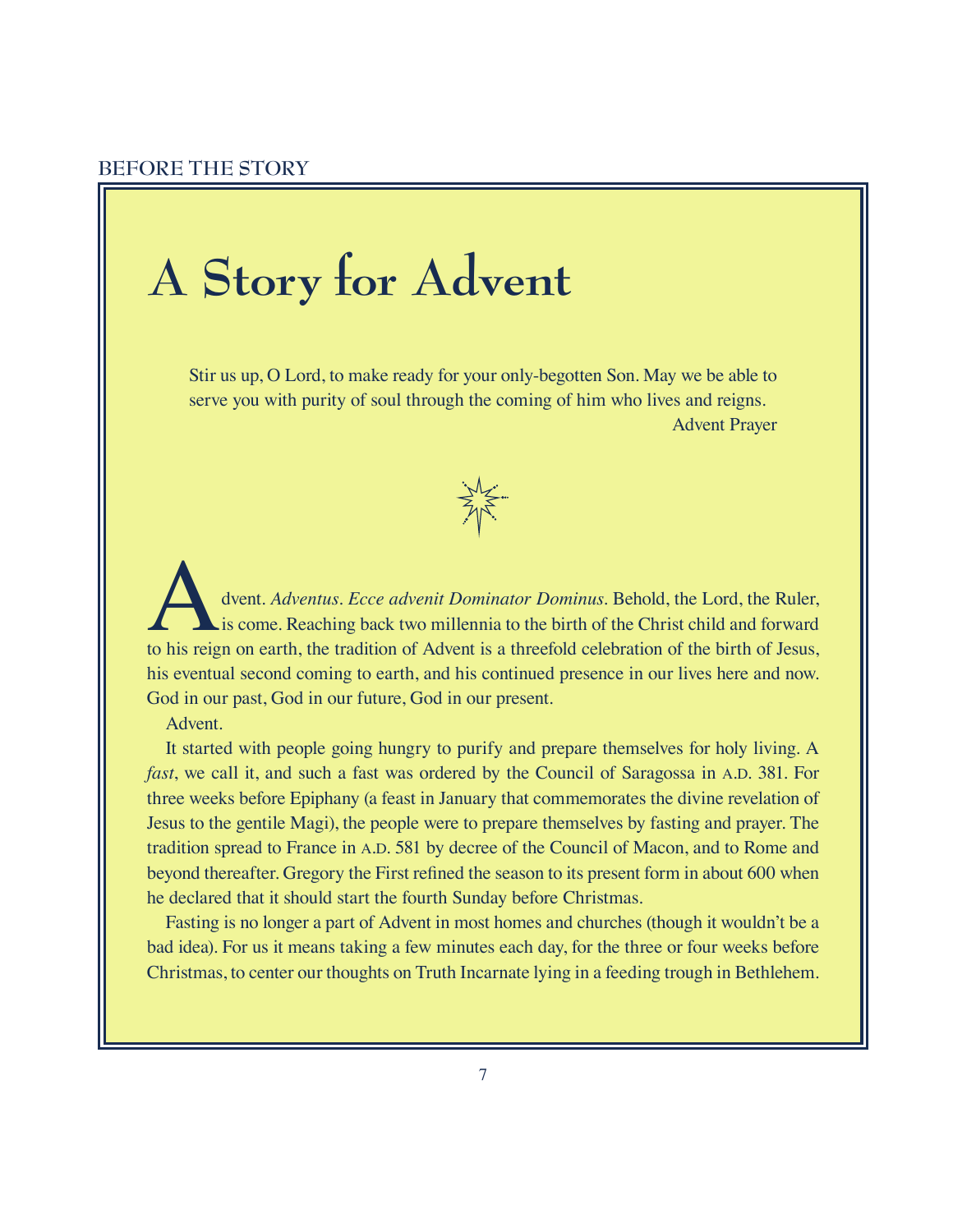It's a time of worship, a time of reflection, a time of focus, and a time of family communion. In the midst of December's commotion and stress, Advent is a few moments to stop, catch your breath, and renew your strength from the only One who can provide true strength.

*Jotham's Journey* is one tool you can use to implement a time of Advent in your family whether yours is a traditional family structure, or one of the many combinations of fathers and mothers, stepparents and grandparents and guardians and children that make up today's families. You can use this story to implement Advent even if your family is just you.

Set aside a few minutes each day, beginning the fourth Sunday before Christmas (see the chart in the back of the book) to light the Advent candles, read the Jotham story and devotional for that day, and pray together. You can also use an Advent calendar (see "Advent Customs"), sing a favorite Christ-centered carol (Frosty's a nice guy, but has no place in Advent), and have a time of family sharing.

In our family, we set aside fifteen minutes each night before the youngest child goes to bed. Our Advent wreath has a traditional place on a table next to the living room reading chair. The children take turns lighting the candles and reading all the windows of the Advent calendar, and then adding that day's reading at the end. By the light of the Advent candles I read the last few lines of the previous day's Jotham story, then go on to today's story and devotion. Afterward my wife leads in prayer as we all hold hands. We close by singing one verse of a carol. Then the youngest child lights her own "bedside" candle from the Advent candles and makes her way to bed by candlelight. (This is only for children who are old enough to know how to use a candle safely.) Even when work or visiting takes us out of town, we carry *Jotham's Journey* and a candle with us to keep our Advent tradition. Sometimes we even get to share our tradition with those we are visiting.

Simple, short, spiritual. A wonderful way to keep the shopping, traffic, rehearsals, concerts, parties, and all the other preparations of December in balance with the reality of God in our lives—past, present, and future.

Advent. *Adventus. Ecce advenit Dominator Dominus*. Behold, the Lord, the Ruler, is come. May God richly bless you and your family as you prepare to celebrate the birth of Christ!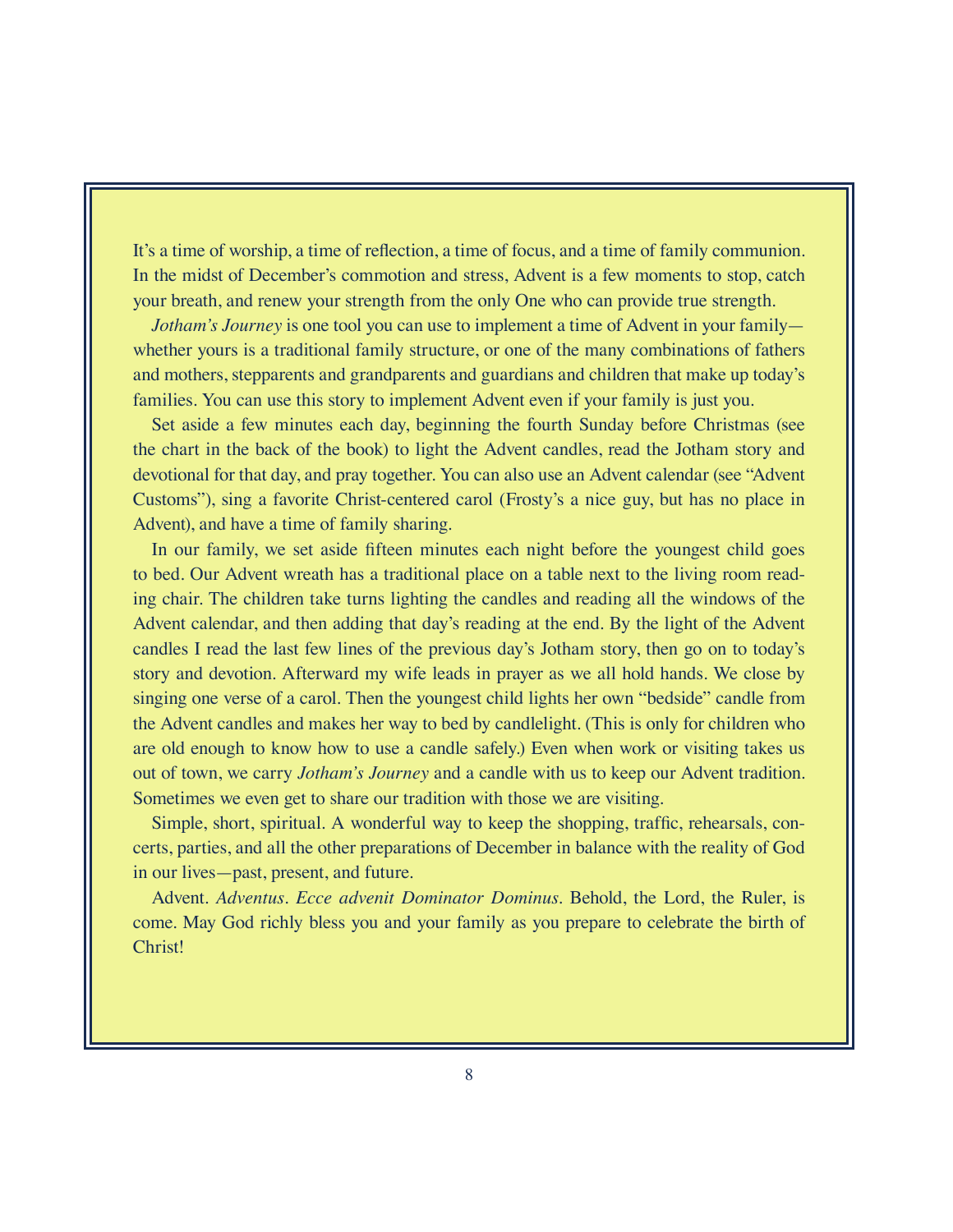### **Advent Customs**

dvent itself is simply any time set apart for spiritual preparation. But most people associate the word Advent with various traditions and customs that have grown up around Christmas in many of the world's cultures. Early in history these customs took the forms of fasts and feasts. Today, they most often take the forms of candles, wreaths, and calendars.

Most churches and families use Advent candles to celebrate the season. One candle is used for each week of Advent and a fifth for Christmas Day. The first, second, and fourth candles are violet, symbolizing penitence. The third is pink, symbolizing joy, and the Christmas Day candle is white, symbolizing the purity of Christ.

Advent candles are usually part of an Advent wreath. While some traditions hang the wreath, it is most commonly used flat, on a table. The circle of the wreath represents the hope of eternal life we have through Christ. The circle itself is made of evergreen branches, symbolizing the abundant life Jesus promised us here and now. The first four candles are positioned along the outside ring of the wreath and the fifth is placed in the center.

Some traditions use a slanted board instead of a wreath to hold the candles. The board is about four inches by twelve, and raised six inches on one end. Four holes are drilled along the length of the board for the first four candles, and the fifth candle is placed at the top.

Advent calendars are popular with children and teach them the Christmas story in an active way. Also called an "Advent house," the calendar is shaped like a house, with a window for each day of Advent. Behind each window is a small portion of the Christmas story (usually from the Book of Luke). Each night the family reads the story from these windows, ending with the window for that day.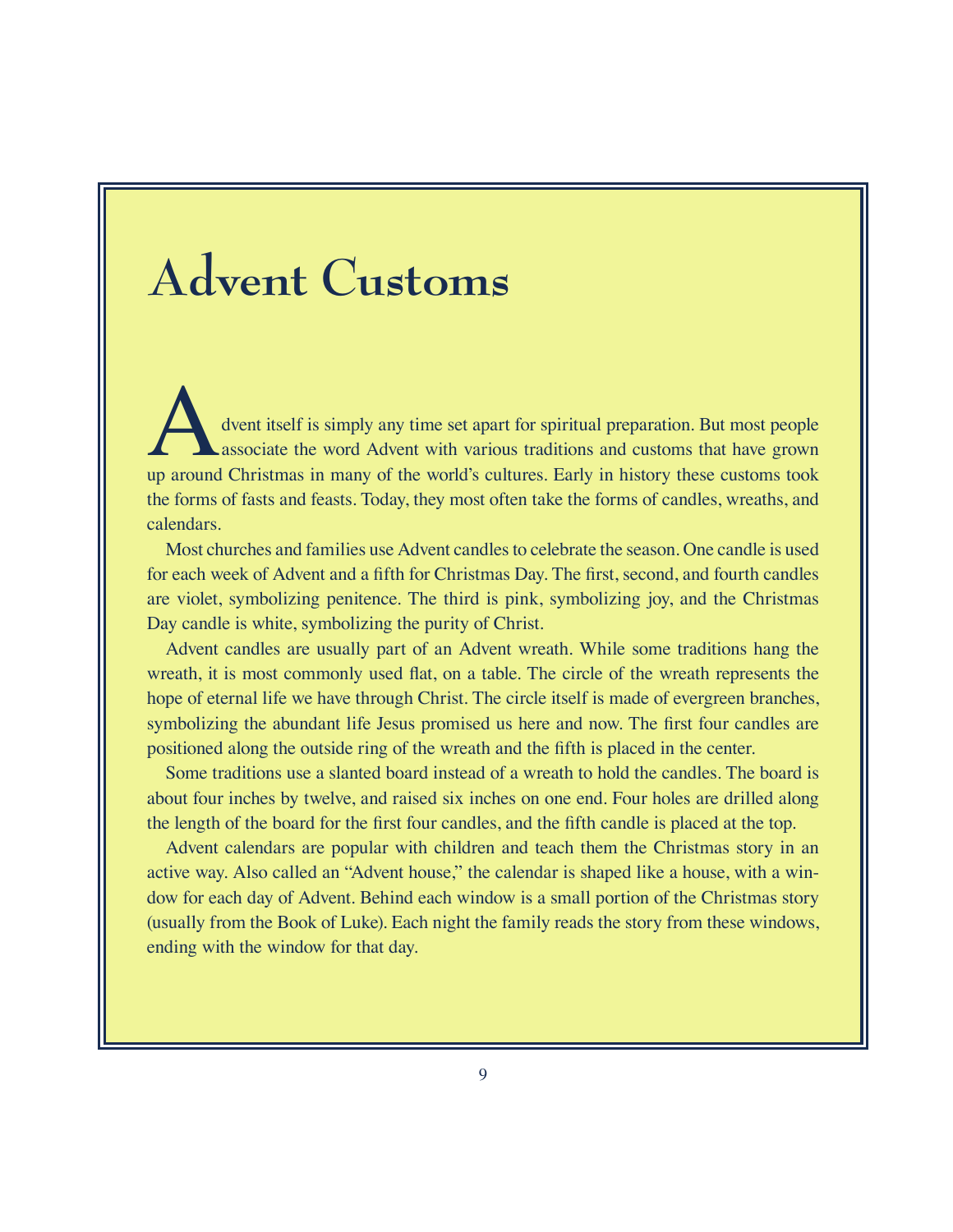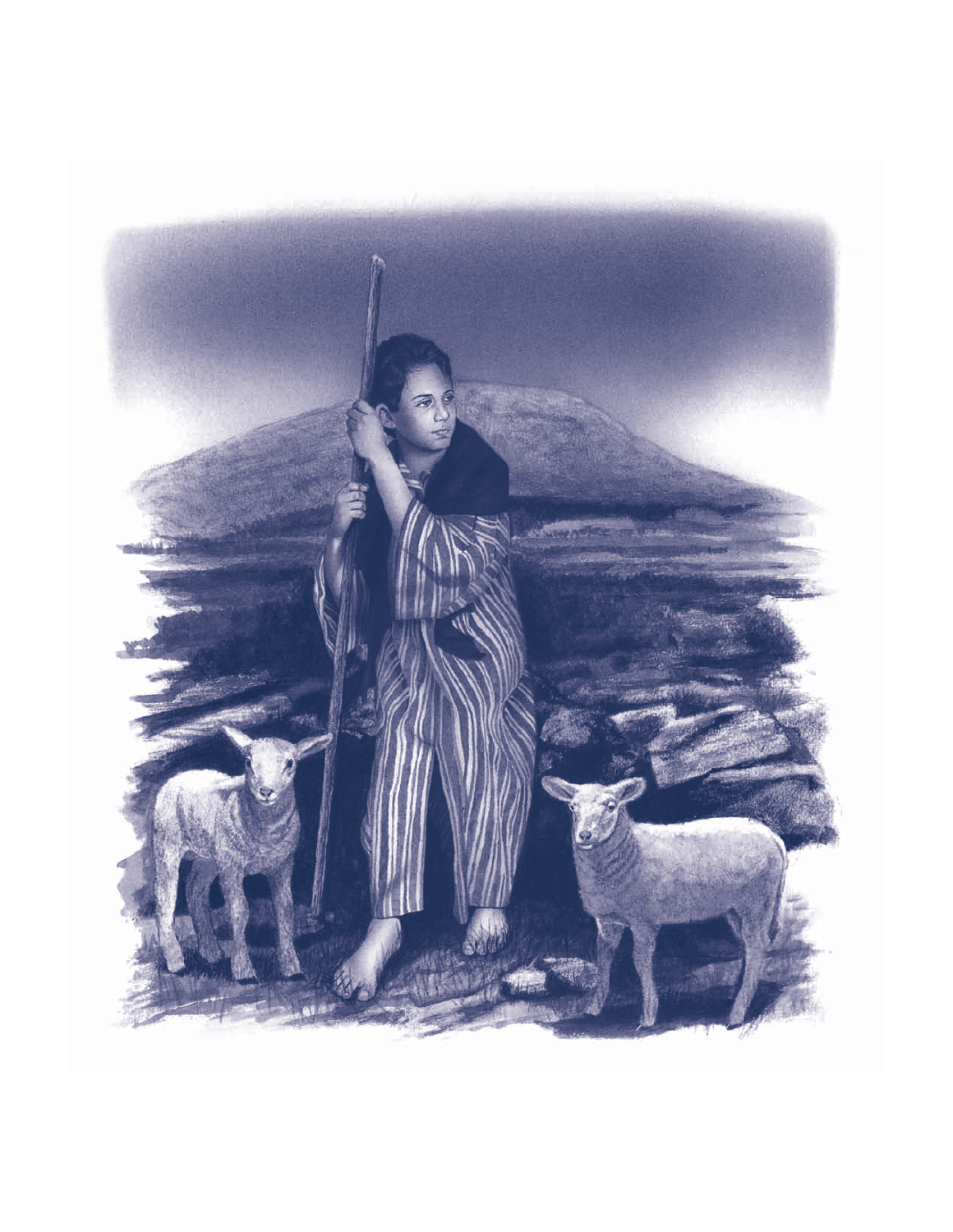#### **WEEK ONE Fourth Sunday Before Christmas**

### **Darkness**

Light the first violet candle.



In the mulled the scratchy grey blanket more tightly around his shoulders, but the wind<br>still slithered down his neck. It was colder now that the sun had dropped below the<br>bare hilltops behind him. Far off to his right was otham pulled the scratchy grey blanket more tightly around his shoulders, but the wind still slithered down his neck. It was colder now that the sun had dropped below the just over that ridge in front of him—the one that formed the other side of the valley he was in—his family camped. They would be asleep now, warm and safe inside the finest goatskin tents ever made. *I would be, too,* Jotham thought. *If only Father weren't so stubborn!*

A devil's howl came from somewhere in the distance and echoed off the valley walls. A jackal, Jotham knew instantly. A wild dog. Far enough away as not to be a danger to his little herd of lambs, though on this particular night he had no lambs to worry about. Still, the sound stabbed at Jotham's heart like a knife. He sat perfectly still for several minutes, careful not to make even a breath of noise. One couldn't lie too cautious when jackals were about.

The jackal howled again. *Closer this time*, Jotham judged. The thought sent tingles spreading out from his spine, like a million ants biting his skin. Not that he was afraid, of course. He was Jotham of Jericho, after all! Ready to fight jackals or snakes or bears to defend his flock!

But, still, a ten-year-old boy, alone, with only his tunic, his staff, and a little wool blanket, could be a very tempting meal for a hungry jackal. Jotham wedged himself a little deeper into the craggy rock. He didn't really like the thought of spending another night in the cold, but it was worth it, wasn't it? Jotham wasn't quite so sure anymore.

Everything had been fine until yesterday. Each morning Jotham would gather his lambs,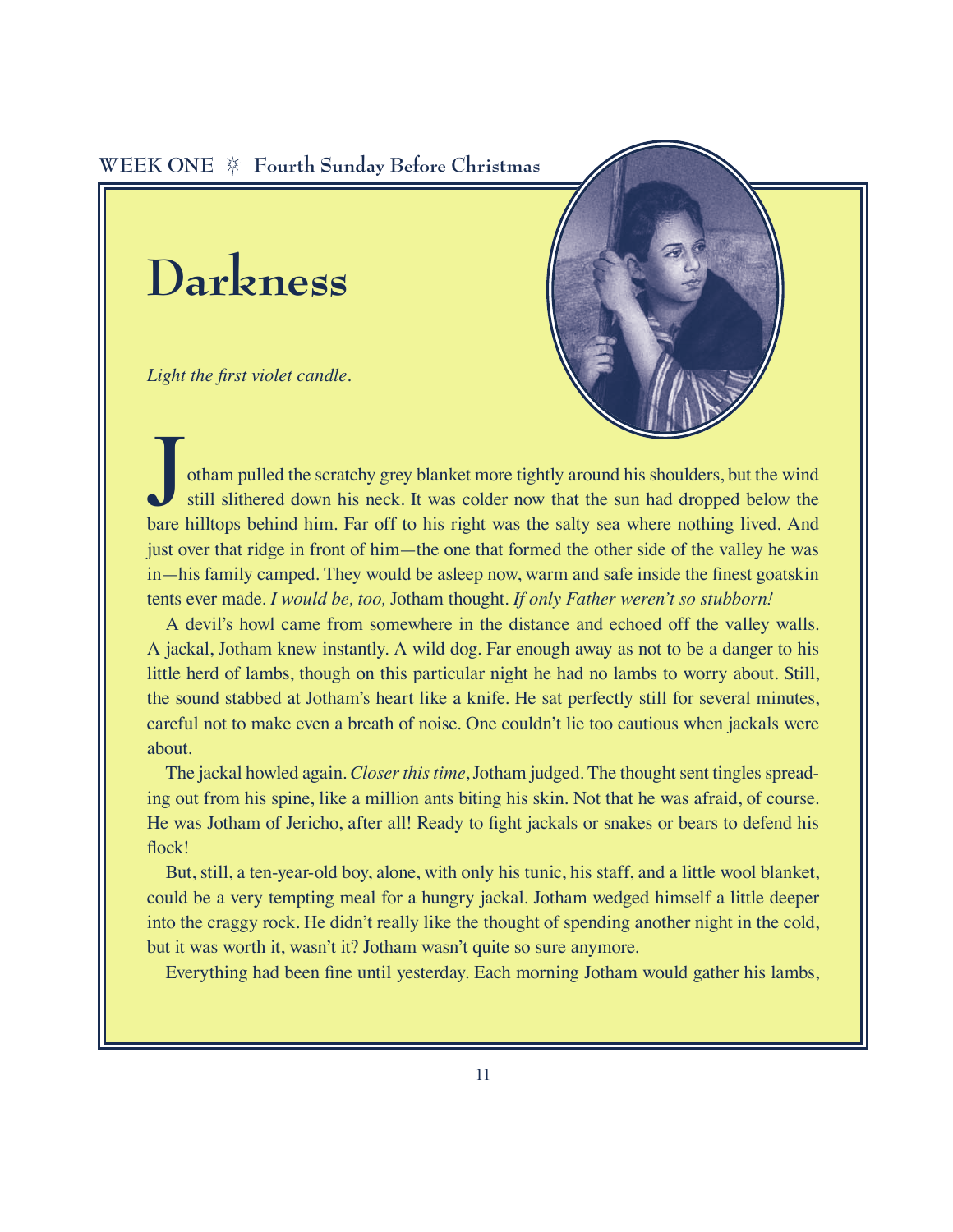Lead them to the drinking hole, and then to a small field of green grass where they could eat and play all day. In the evening he'd bring them back to camp again, to rejoin the rest of the flock. His older brothers would do the same with the bigger sheep, only his *brothers* got to go to the fields that were bigger and farther away. Sometimes they even got to spend a whole night out with their flock, sleeping under the stars on goatskin mats Mother had made for them. They even got to take their meals with them, carrying them in special baskets that stacked on top of each other and tied together with a leather thong. All *Jotham* ever got was a piece of bread and a chunk of dried meat, carried in a bag made from the stomach of a goat. A bag that was now empty, Jotham remembered, and his stomach let out a growl so loud he was afraid the jackal would hear.

But then yesterday everything had changed. Jotham had just picked up his lunch bag and hugged his mother when he heard his father talking to Jethro, Ephraim, and Eleazar, his older brothers. "Take your flocks to the Valley of Hebron," his father was saying. "You will find there a man named Zadok of Kadesh. Sell him the better tenth of your sheep. He will give you a fair price."

At those words Jotham's heart began to ache. The Valley of Hebron! That was right next to the *city* of Hebron! His brothers were going to a city with thousands of people, a marketplace full of exotic foods and magical toys, a city with deep wells and brightly colored flags and music that played all day and all night. Hebron! Oh how Jotham longed to go with his brothers, to see the sights and to smell the smells of a city of wonders. In fact he could almost taste . . .

"I'm going with them!"

The sound of Jotham's voice had shocked even himself. At his words everyone stopped, then turned and stared at him. Finally, his father spoke.

"This task is for your brothers, Jotham. You are not yet ready to leave your mother's side."

"I'm going with them!" Jotham had said again, his voice so loud and high that the sheep nearby began to wail in fright. "It's not fair that they get to go to Hebron and I have to stay here."

Jotham's father took a deep breath, then walked slowly toward him. Jotham tried to keep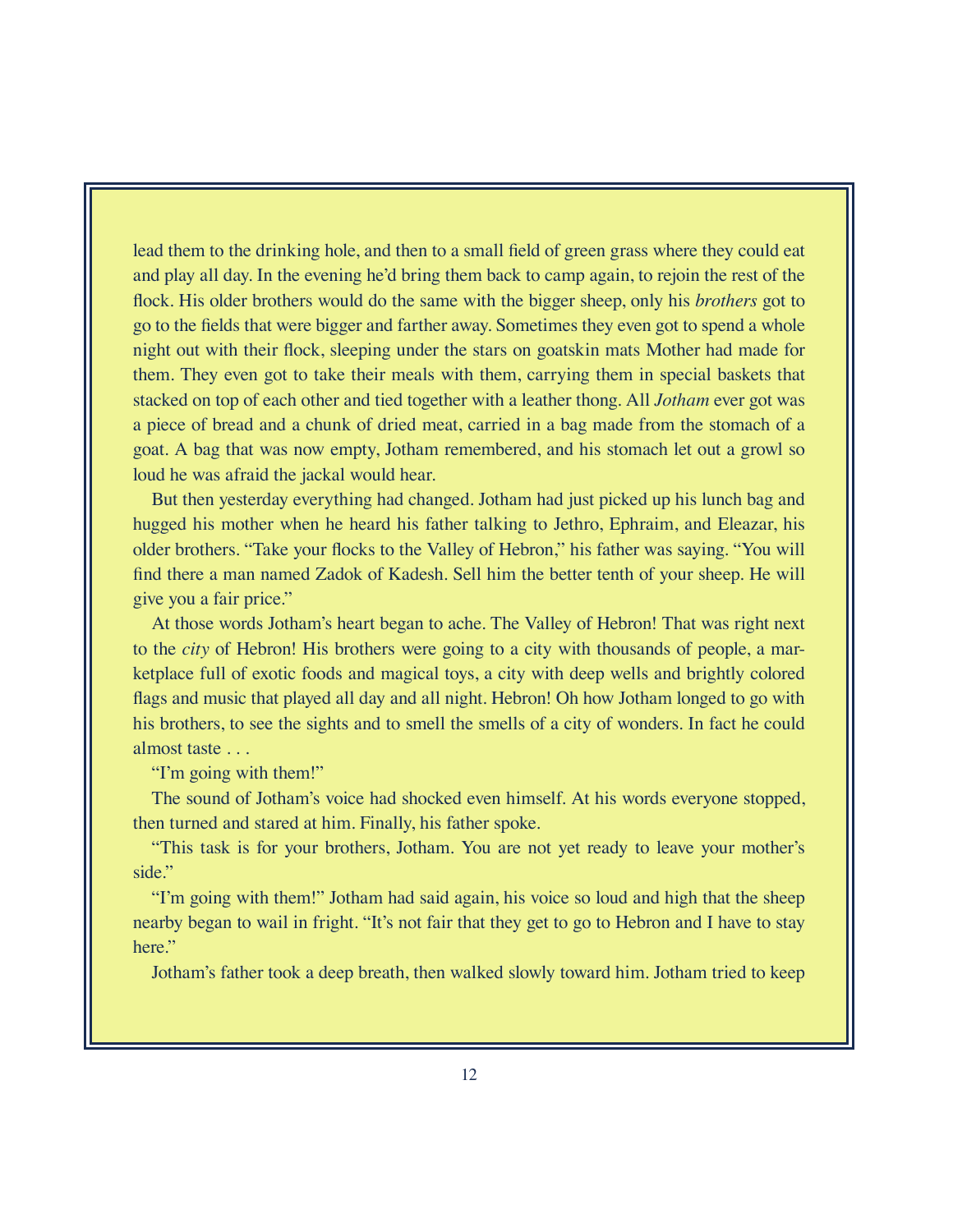the fear he felt from showing on his face. His father was a big man, tall as a tree, it seemed. And strong. Jotham had once seen him wrestle a full-sized camel to the ground when it went mad from disease.

But instead of raising his hand or his voice to Jotham, his father slowly knelt down on one knee to look at him eye-to-eye, and placed his hand gently on Jotham's shoulder. "Jotham," he said evenly, "your time for journeys away from my tent will come soon, but it is not yet here. You will remain with me and tend to your lambs."

Jotham fought to hold back the anger and the tears. He knew the sting of his father's hand, and did not wish to know it again, but this was so unfair!

"I want to go," he said, lips trembling.

"Yes, I know," his father answered. "But you cannot. There are too many dangers, and your brothers have enough responsibilities without looking after you as well."

Jotham wanted to yell at his father, to say awful things that would make his father hurt as much as *he* did. But he dared not. So instead he pushed aside his father's hand and turned and ran away. He ran to the water hole, and then beyond it. He ran over the hills where he grazed his lambs, then over the other side until he could no longer see the tents of his father. And then he kept running. When he finally stopped, he sat down at the base of a gnarled tree and cried out his anger and frustration. "You can't tell *me* what to do," he yelled into the wind. And he decided then and there that he would not go back to his father's tent until his father could treat him like a man!

And so he had sat in the shade, waiting for nothing except time to pass, and thinking angry thoughts about his father and brothers. When the sun was directly overhead, he took out the bread and meat his mother had packed. He ate it all in the time it took for an ant to carry a single crumb to its nest a few feet away. After that he had started to walk among the rocks and cliffs and canyons, places he had never seen before. He practiced throwing rocks with his leather sling, and drew pictures in the dirt with a stick. And slowly, as his anger began to disappear, he became afraid. Not of bears or snakes or scorpions, but afraid of what he had done.

Late in the afternoon he began to hear his brothers and father far off in the distance calling his name. He wanted to answer, but he just couldn't bring himself to apologize. The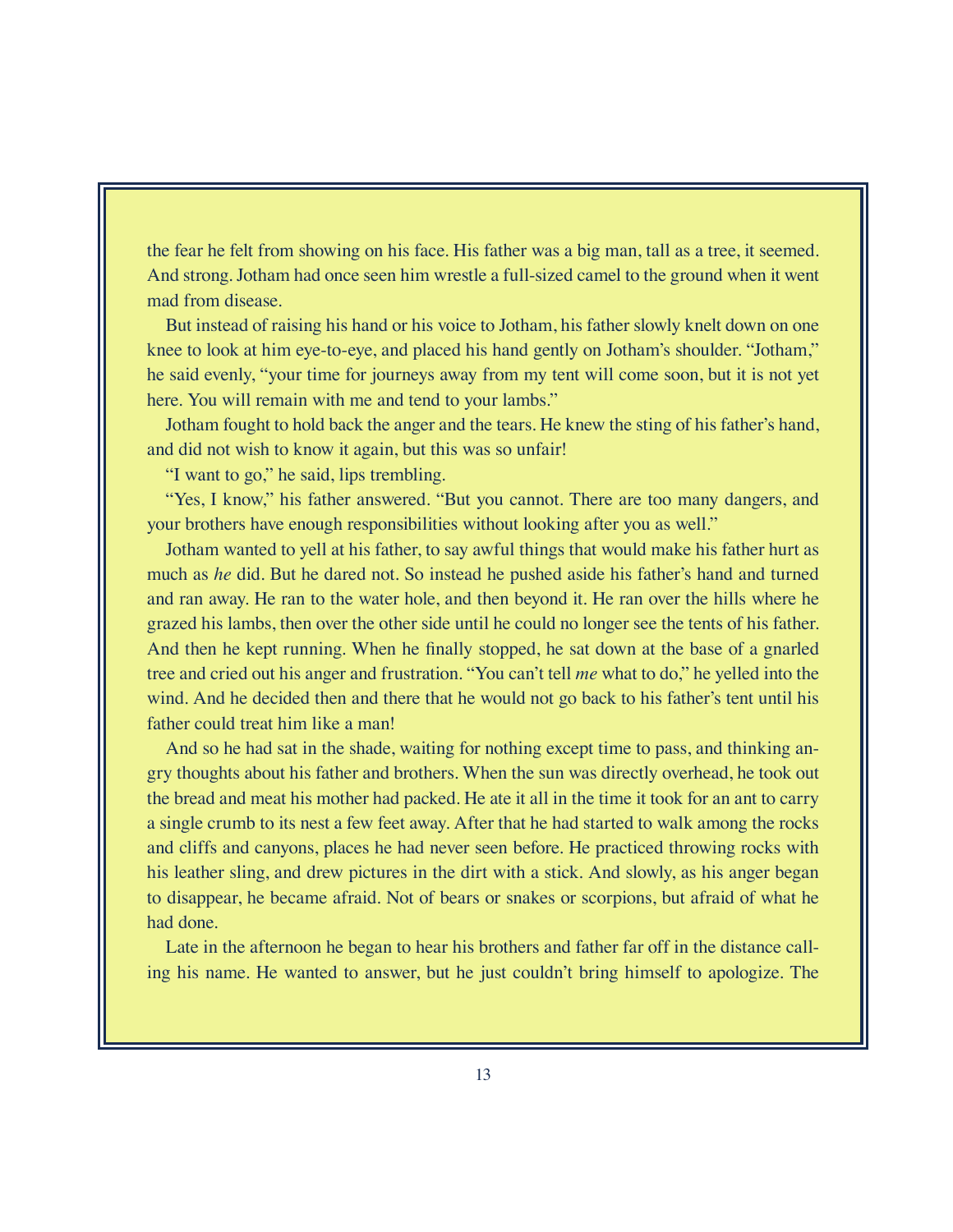voices continued throughout the evening, and each time he heard his name, another measure of guilt was sprinkled on his heart. But he *could not* answer! They would all laugh at him, and tell stories of his foolishness. And so he kept quiet.

Just before the sun had dropped completely behind the cliffs, the voices had stopped. No one called his name any longer. The air became cold and damp, and Jotham longed to return to the fires of his father's tent. But then he thought of his brothers. They were on their way to Hebron by now, and this made Jotham angry all over again. *Let them make their journey,*  he decided. *I'll stay here and let Father worry! I'll show him I'm big enough to take care of myself!*

But the night was long and held very little sleep for Jotham. When the sun finally peeked over the ridge to the east and began to calm the shivers that had shaken his body all night, he ached to feel his mother's hug and taste her morning stew. There was no anger in him any longer, only fear. He felt fear of the punishment he was sure to receive.

And so he had devised a plan. He would cross back over the great ridge and move closer to his father's tents, to the field where the lambs graze. His father would be sure to find him there. With a rock, Jotham would scrape his forehead until it bled, making it look as if he'd been attacked by thieves. He'd even throw his lunch bag and staff away to make his story seem true. Then he would lie there and pretend to be unconscious until his father came and found him. His father would have sympathy for Jotham, and maybe punish him a bit less.

Immediately, Jotham jumped to his feet to carry out his plan. It took most of the following morning to find his grazing field—everything looked so strange from this side of the ridge. Once there, he found a hand-size stone. But it was much harder to make the injury than he had imagined. The rough rock hitting his forehead really hurt! He finally managed to draw a little blood. Then he lay down to wait. And wait. And wait.

But nobody ever came.

As the sun began to set again Jotham became angry once more. *They didn't even care enough to come and look for me,* he thought. *Well, I'll show them! I'll just stay out here and let them worry!*

And so here he was now, pulling the scratchy grey blanket more tightly around his shoulders, his stomach grumbling and aching as it never had before, and listening to a jackal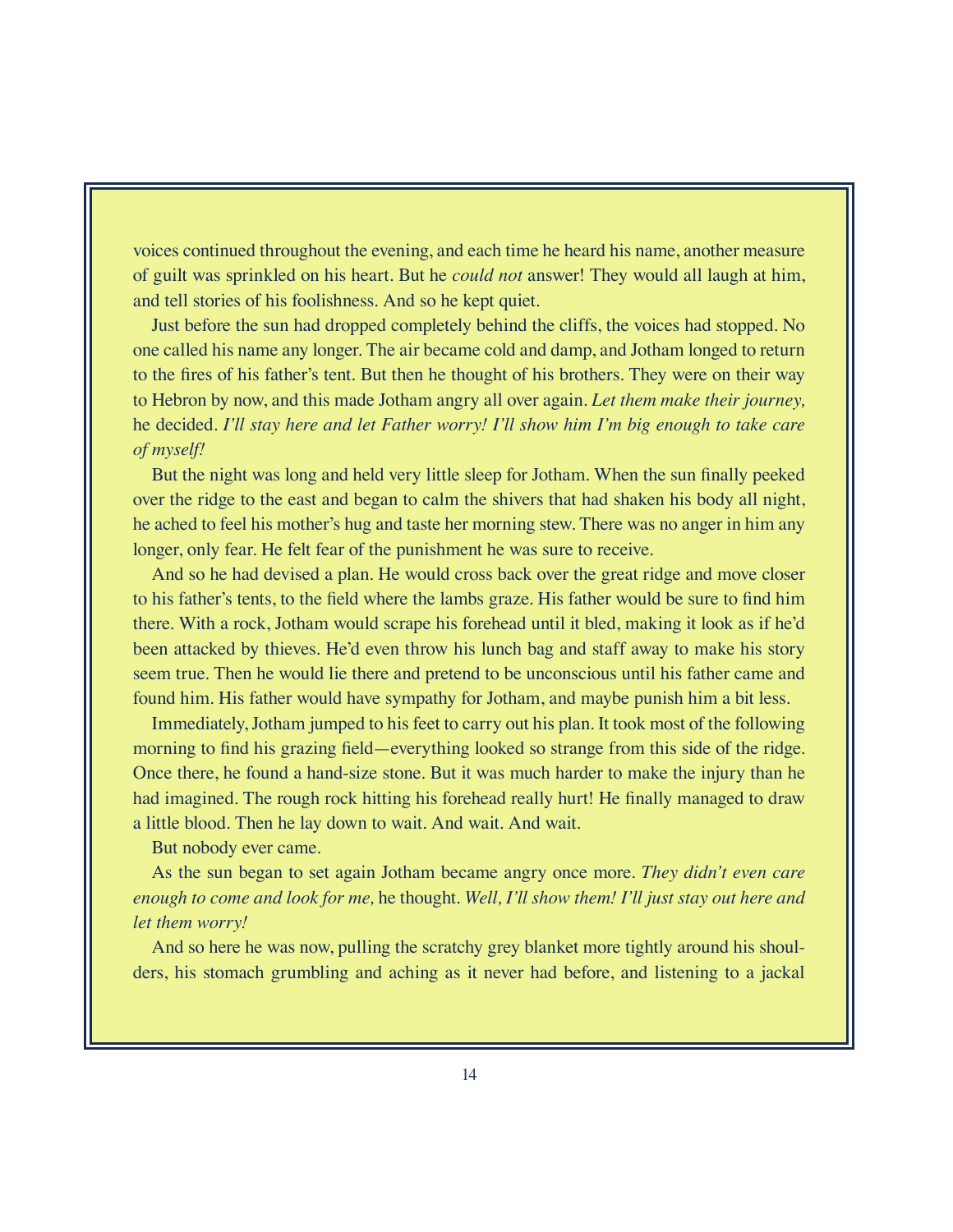howl in the distance. *Maybe I should just go back,* Jotham thought now. *There's food in my father's tent. All the punishment in the world would be worth it if I could have even a bite of bread.*

The jackal wailed once more, much closer now. *Maybe Father was right,* Jotham thought. *It is dangerous out here. And I could probably never keep up with my brothers on the long trip to Hebron, they're so much bigger and stronger.*

Suddenly Jotham made a decision. He jumped to his feet, pulled the blanket around himself, and headed off across the valley toward his father's tents, watching his step in the moonlight. *I will tell Father I was wrong,* he decided, *and ask his forgiveness. I will take my punishment, and then I will eat. Yes, I will eat!* The thought of his mother's bread and a thick slice of meat made Jotham's mouth water. *I will eat and I will sleep by the fire, and tomorrow I will take my lambs to graze just like always.*

As Jotham neared the watering hole he actually began to smile, glad that his little journey was finally over. But then he came around the last of the hills  $\dots$  and stopped dead in his tracks.

His father's tents were gone.

The broad field where they had camped was now bare. The fire pits were cold. The sheep pens were empty.

*They left me!* Jotham thought. *They didn't even care enough to come and look for me!*  He sat in the dirt and began to cry, and he cried for what seemed like most of the night. He cried at the thought of being alone, he cried at the thought of being left behind. But mostly, he cried at the thought that his father didn't love him enough to stay and look for him. He felt as if some rough, giant hand was crushing his heart between its fingers.

Finally, still sobbing, Jotham stood and began to pick through the remains of the camp, hoping to find a corner of bread or a scrap of meat. His stomach ached as much as his heart, and he felt as empty and alone as a newborn lamb that has been separated from its mother.

Finding no food or any trace of his family, Jotham slowly walked back to the watering hole. At least he could fill his stomach with water, he thought. Maybe it would make some of the pain go away. But, just as he knelt to lap up the water, he noticed a pile of stones, just off the path that led to the lambs' grazing field. Curious, he walked over and examined the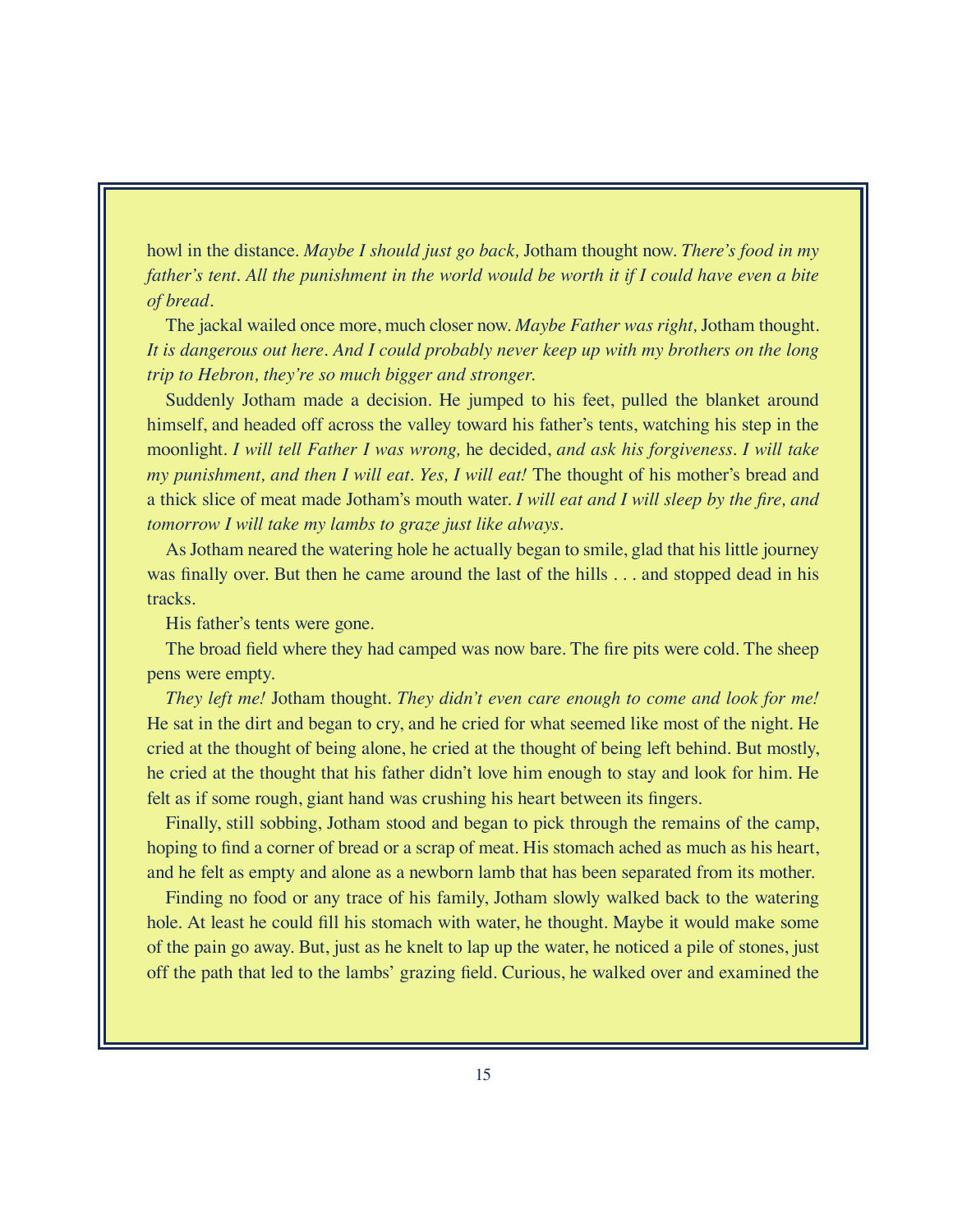pile in the moonlight. The ground around the stones was darker, and a funny smell hung in the air.

It was blood, he suddenly realized. And then he saw it. Blood. Everywhere. And bits of fur and flesh and, leading off into the bushes, scuff marks, as if something had been dragged away.

Then he noticed that there was writing on the top stone in the pile, something scratched into its flat surface. Jotham could not read very much, only a few words that had to do with the keeping of sheep. But there was one word that Jotham *could* read, and he gasped as he saw it now, written on that stone topping the pile.

It was his name.

"Jotham," it said. What the other words said he did not know, but this one word was clear. And so was its meaning, on top of stones piled like this.

"They think I'm dead!" Jotham wailed out loud. "They think I was killed by some animal and dragged off to be eaten!" And then he began to cry again, not a cry of anger anymore, and not a cry of loneliness. A cry of fear.

"I want my father," he cried, and fell with his face in the dirt, clutching his little blanket. "I want my father!" he screamed over and over. But there was no one there to hear him. Finally, after a very long time, he realized that his family wouldn't even be looking for him. It was *he* who would have to find *them*. But where would he look? Which way did they go? How long had they been gone?

Jotham didn't know, but he knew he must search. He lay there next to the pile of stones that marked the place where his family thought he'd been killed, the scratchy grey blanket pulled tightly around himself, his face buried in the dirt, his crying turned to quick, stabbing sobs. *I must look for my family. I must search until I find them, wherever they are, he* thought.

And somewhere, very close by, a jackal howled.

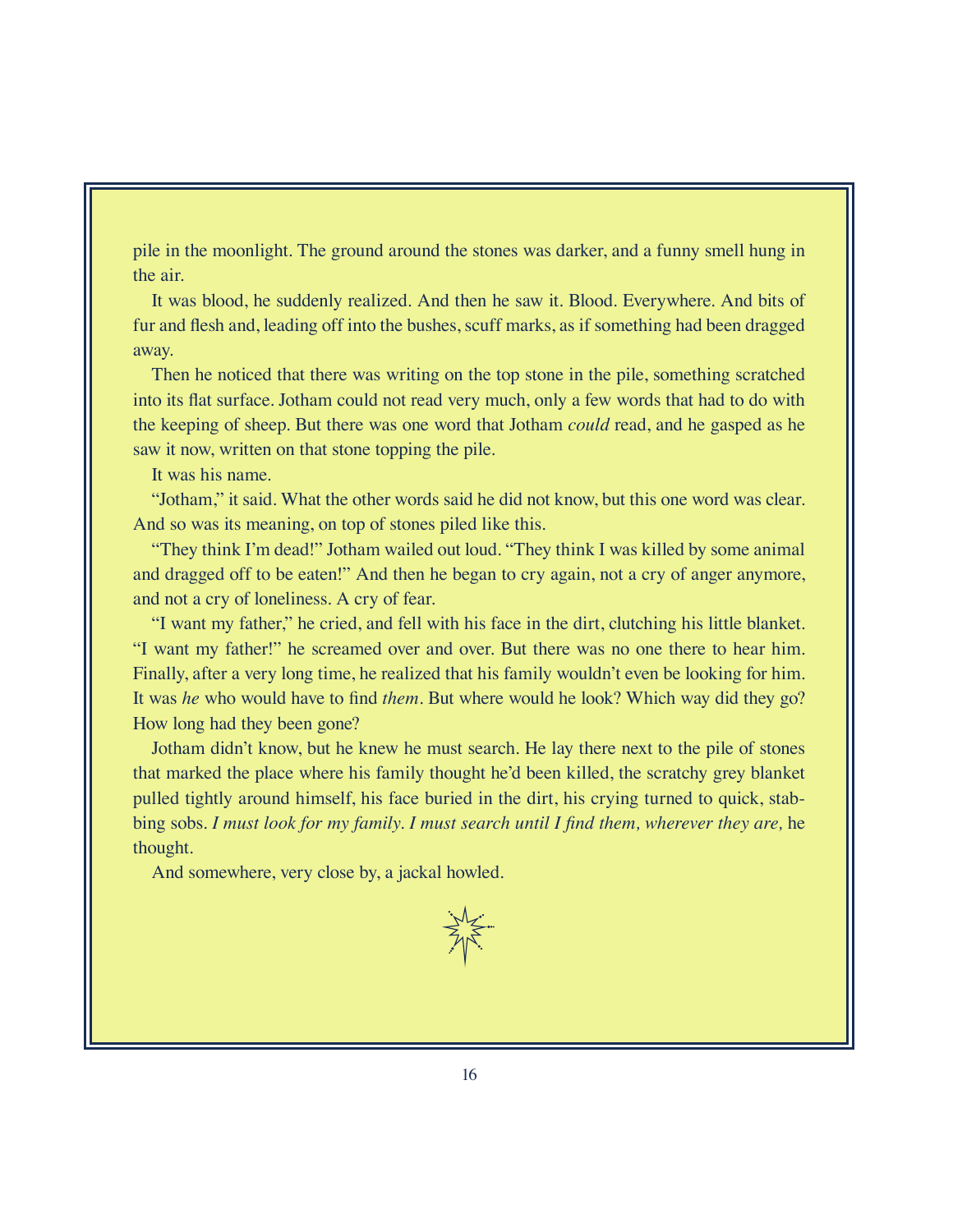For centuries, the people of Israel rebelled against God.

He had called them his chosen people. They called *him* cruel and unfair.

He had given them a land flowing with milk and honey. They thanked and worshipped *other* gods.

So finally, 750 years before Jesus was born, God sent the prophet Isaiah to the children of Israel. Through Isaiah, God said to them:

Hear, O heavens! Listen, O earth! For the LORD has spoken: "I reared children and brought them up, but they have rebelled against me. . . ." Ah, sinful nation, a people loaded with guilt, a brood of evildoers, children given to corruption! They have forsaken the LORD; they have spurned the Holy One of Israel and turned their backs on him. ISAIAH 1:2, 4

But God didn't send Isaiah just to condemn the people of Israel. He also sent him to explain that it didn't have to be that way. He sent Isaiah to give them a message of hope, if only they would listen:

"Come now, let us reason together," says the LORD. "Though your sins are like scarlet, they shall be as white as snow; though they are red as crimson, they shall be like wool. If you are willing and obedient, you will eat the best from the land; but if you resist and rebel, you will be devoured by the sword." ISAIAH 1:18–20

And then Isaiah told Israel a great secret, a secret of One who was coming that would save them from the darkness they had created for themselves:

The people walking in darkness have seen a great light. . . . For to us a child is born, to us a son is given, and the government will be upon his shoulders. And he will be called Wonderful Counselor, Mighty God, Everlasting Father, Prince of Peace. ISAIAH 9:2, 6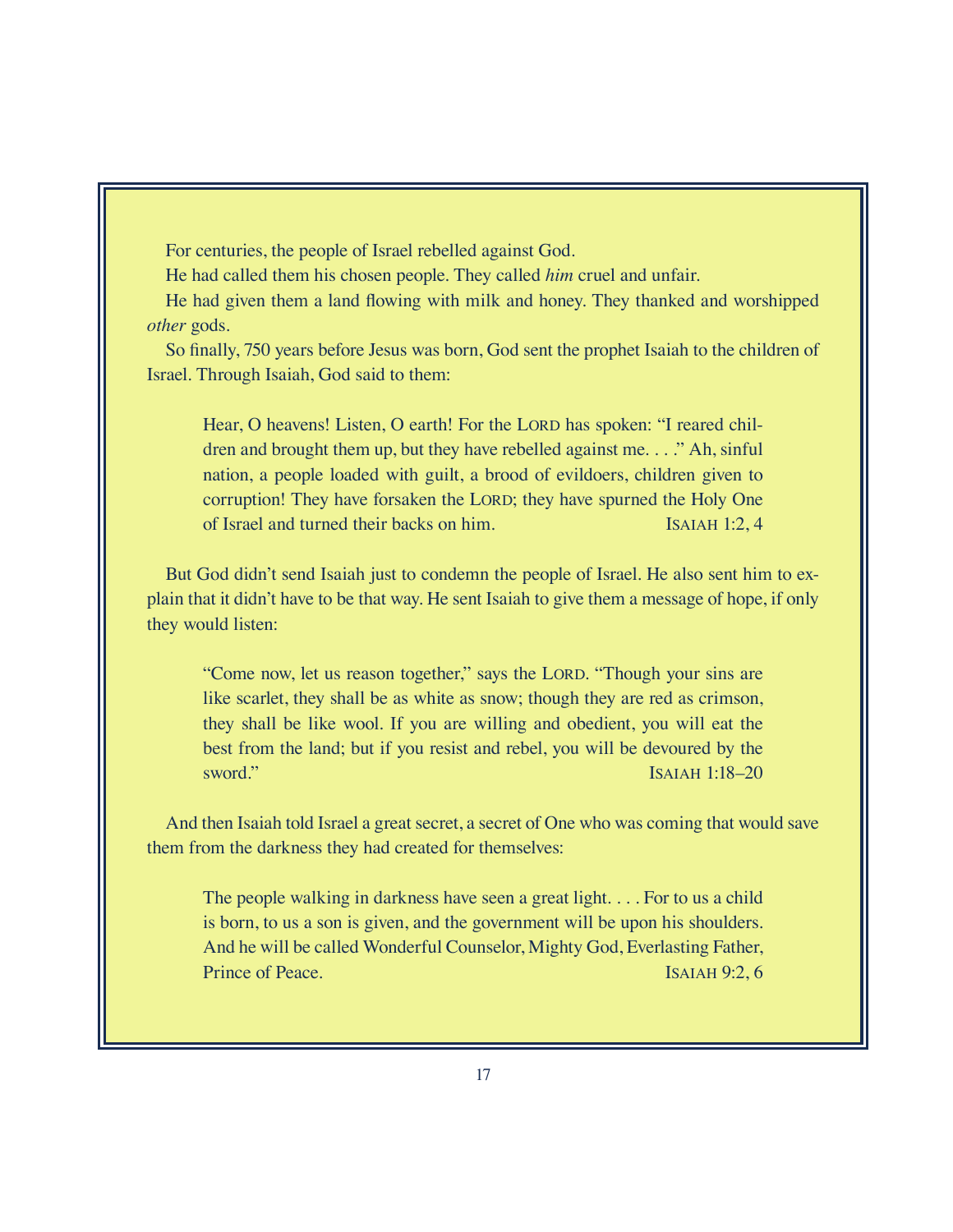Today we begin the Advent season by lighting the first violet candle. This candle reminds us of God's promise that, though like Israel we have been disobedient children who are lost and alone in the desert, he has sent a Messiah, a shining light, a Savior, to lead us back to God.

Like Jotham, we each have a long journey ahead of us—a journey that unfolds day by day. But, also like Jotham, we can be confident that no matter what we encounter along the way, we can have hope and faith in a God who loves us, and who desires only the best for us. If only we'll seek him.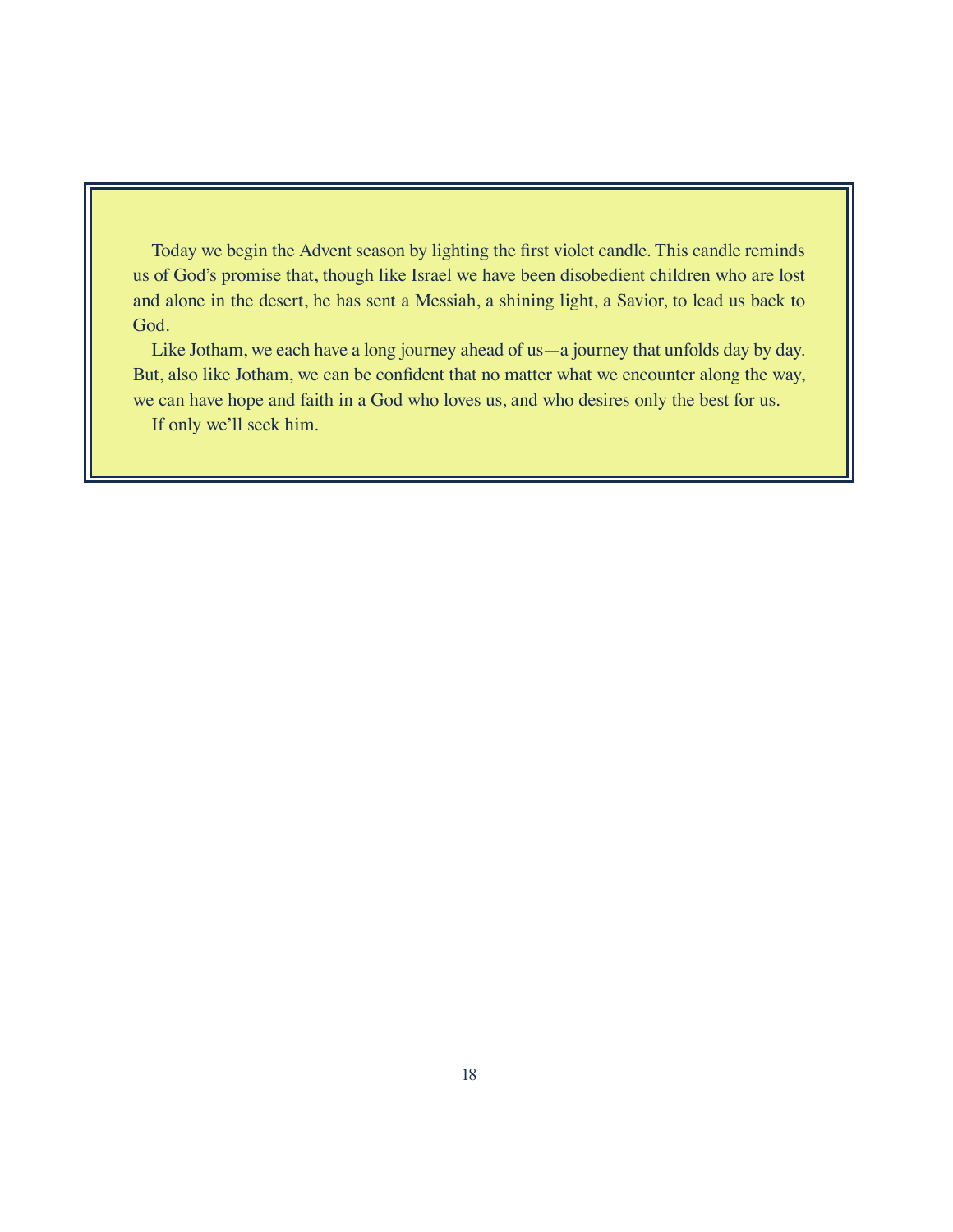**WEEK ONE \* Monday** 

### **First Light**

*Light the first violet candle.* 



he jackal bared his teeth and growled low and evil. His eyes glowed red in the firelight. He stood as tall as Jotham, and his splotchy black fur hung on his bony frame like moss on a dead tree. The beast was starving and had just found food.

Jotham's chest heaved with every terrified beat of his heart. He wanted to scream, but all his screams were caught inside his throat. *Run!* he kept thinking to himself. But his legs refused.

The jackal leaped through the air! Now Jotham turned to run, but it was too late. He had gone only a single step when a red-hot iron clamped around his right leg and knocked him crashing into the ground. Fire exploded in every nerve and finally he screamed.

Claws dug into his bare leg now, and then the jaw clamped down once more. Jotham fought to roll onto his back, then kicked at the bloody face. But the demon was stronger, and pinned Jotham to the ground with three hundred pounds of muscle.

Bared teeth hovered over Jotham's face now, and he saw his own blood dripping from their needle-like points. The stench of breath and fur filled Jotham's nose, but he didn't have time to care. Because now the jackal let out one great, long victory howl, and then plunged his teeth deep into Jotham's throat.

"Ow!"

Jotham sat bolt upright, slapping at the sting on his neck. He blinked rapidly in the harsh sunlight, and his eyes watered in pain. He pulled his hand away from his neck and through blurry eyes saw the smashed remains of a wasp lying in his palm.

*It was all a dream*, Jotham laughed to himself. His heart was beating fast, he was breathing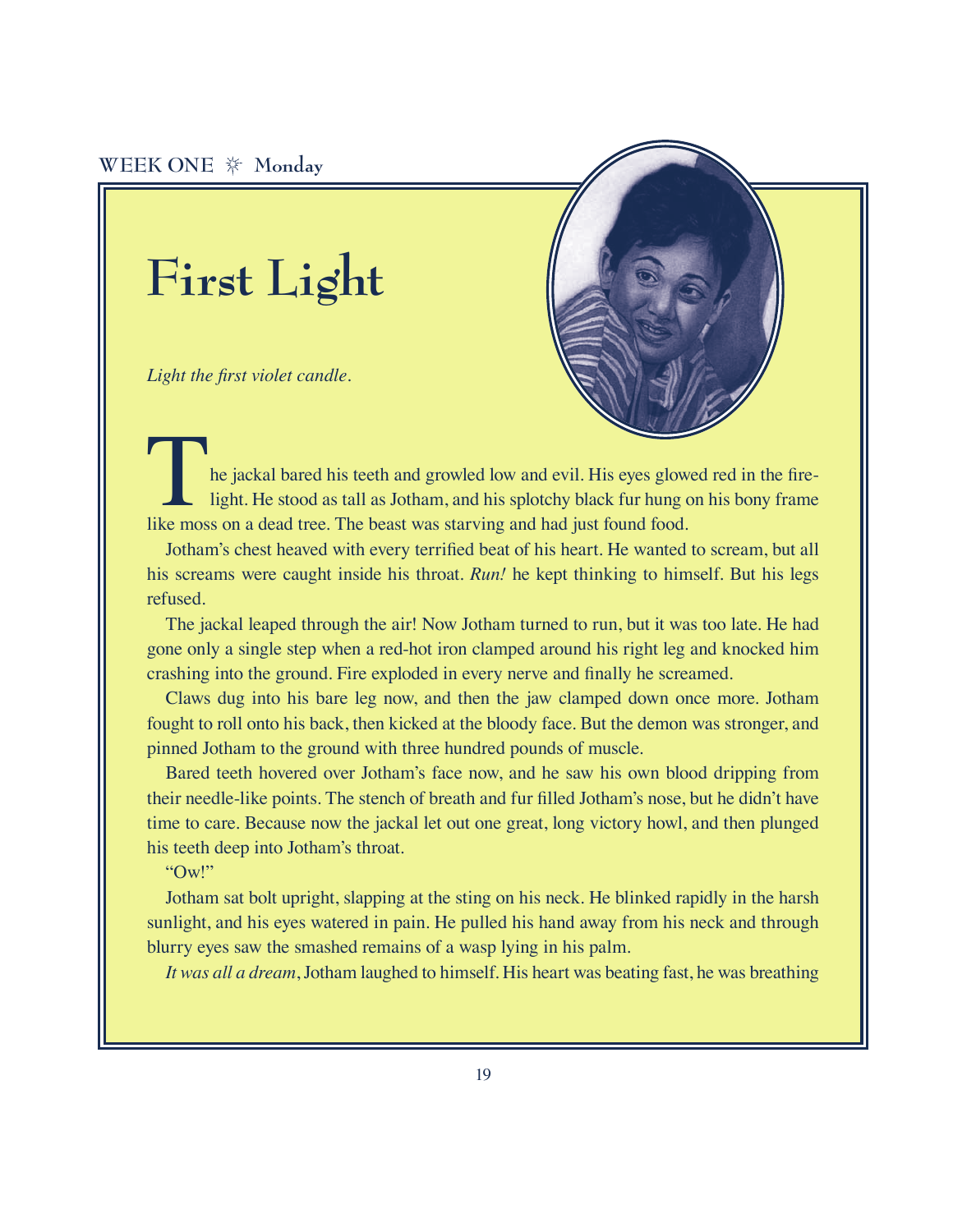in giant gasps, but it had only been a dream. *There was no jackal, no fight with his father*, *no lost family.*

Still groggy, Jotham pulled himself to his feet and brushed off the dirt. *Why was I lying next to the water hole?* he wondered. *And why was I asleep in the dirt in the middle of the day?*

Then he saw the pile of stones and in one awful rush of reality, he knew.

It *hadn't* all been a dream. The jackal had never attacked, that was true. But he really was alone. He really was lost. He really was . . . *hungry!*

Jotham wandered through the bare campsite. In the daylight it wasn't nearly as frightening, but it *was* still deserted. He couldn't figure out why his parents had gone. Even if Jotham *had* been killed, that was no reason to move the whole camp. But something in the back of his brain kept gnawing at him. It seemed as if, a couple times in the last few weeks, he had heard his parents talk of moving the camp. He never paid attention to their conversations, of course. Adults talk about such dull things. But it seemed like there was some important thing they were concerned about. Some reason they had to move.

*No matter*, Jotham sighed. The fact was, they were gone and he was alone. Now *he* had to find *them*, since they didn't know he was alive and wouldn't be looking for him. But which way did they go? The camp had been built close to a main road. Where it came from and where it went Jotham had no idea, but many caravans passed by each month. He studied the tracks on the road for a long time trying to figure out which way his family had gone, but it was impossible. The winter wind had mixed all the tracks together. So now he had to make a decision: go left or go right?

No matter what he had told his father, Jotham hated making decisions, especially when there was just no way to know the right thing to do. Finally, he decided to go to his right, toward where the sun rose each morning. So after taking a long drink at the watering hole and tying his scratchy little blanket around his waist, he started walking.

Jotham liked walking on roads. Most shepherds liked to stay out in the hills, wandering from this place to that, not really caring where they were. But roads took you from one place to another place, and Jotham liked that. He liked having a specific purpose for his walking.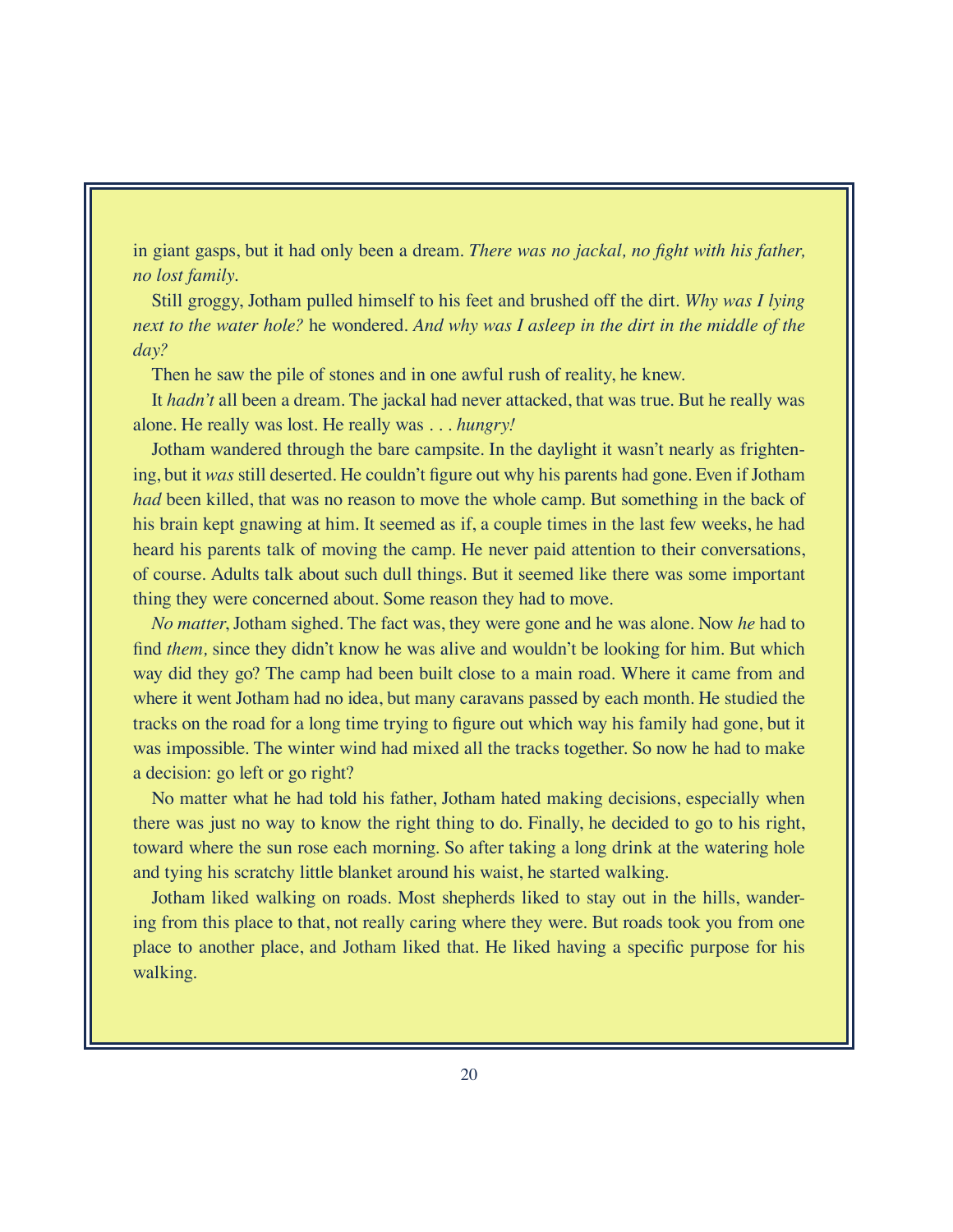Of course, Jotham had no idea what specific place *this* road came from or went to. And he had no idea if he was *following* his family or walking *away* from them. He could only hope and pray.

He had only been walking about an hour when the pain in his stomach began to overpower him. *I've got to find some food*, he thought. *But where?* The sides of the road were bare and rocky. A few bushes pushed their way up through the rocks, but they were all brown and bare in the coolness of winter.

Suddenly Jotham forgot all about his aching stomach. He had just climbed a short hill when he saw that the road ahead of him entered a narrow canyon. Sharp rocks stuck out at all angles, creating dozens of places to hide. Jotham knew his father worried at places like this and would always make the caravan move in close together. These were the kinds of places where robbers hid. Usually they'd leave a large caravan alone, but Jotham remembered one time when three men had attacked one of his uncles, stolen his purse, and vanished into the hills before anyone else could help.

#### *So what chance does a ten-year-old boy have?* Jotham thought.

By now the hunger had made Jotham's head feel like it was floating. The empty feeling went clear from the bottom of his feet to the top of his head, and there was an awful buzzing sound in his ears. As he got closer to the canyon his heart began to pound in his chest. He tried to look between the rocks ahead, searching for any sign of robbers, but couldn't quite get his eyes to focus. He passed from the sunlight into the shadows of the canyon, and the walls themselves seemed to be alive. It felt as if they were moving in closer with every step he took, moving in to crush him between their craggy fingers. Sounds seemed to echo off the walls: strange sounds, awful sounds, scary sounds.

Jotham tried to follow the sounds with his eyes, tried to look at every rock and crevice at once. He spun this way and that, imagining at every turn a thief jumping at him with knife drawn and a sneer on his lips.

"Jehovah, save me!" Jotham screamed, and his scream scared a flock of birds out of their hiding place. They flew past Jotham's head, and he swatted at them and screamed again. Then he turned toward the other end of the canyon and started running. He ran from the birds and from the robbers he'd imagined and from the evil canyon walls. He ran and he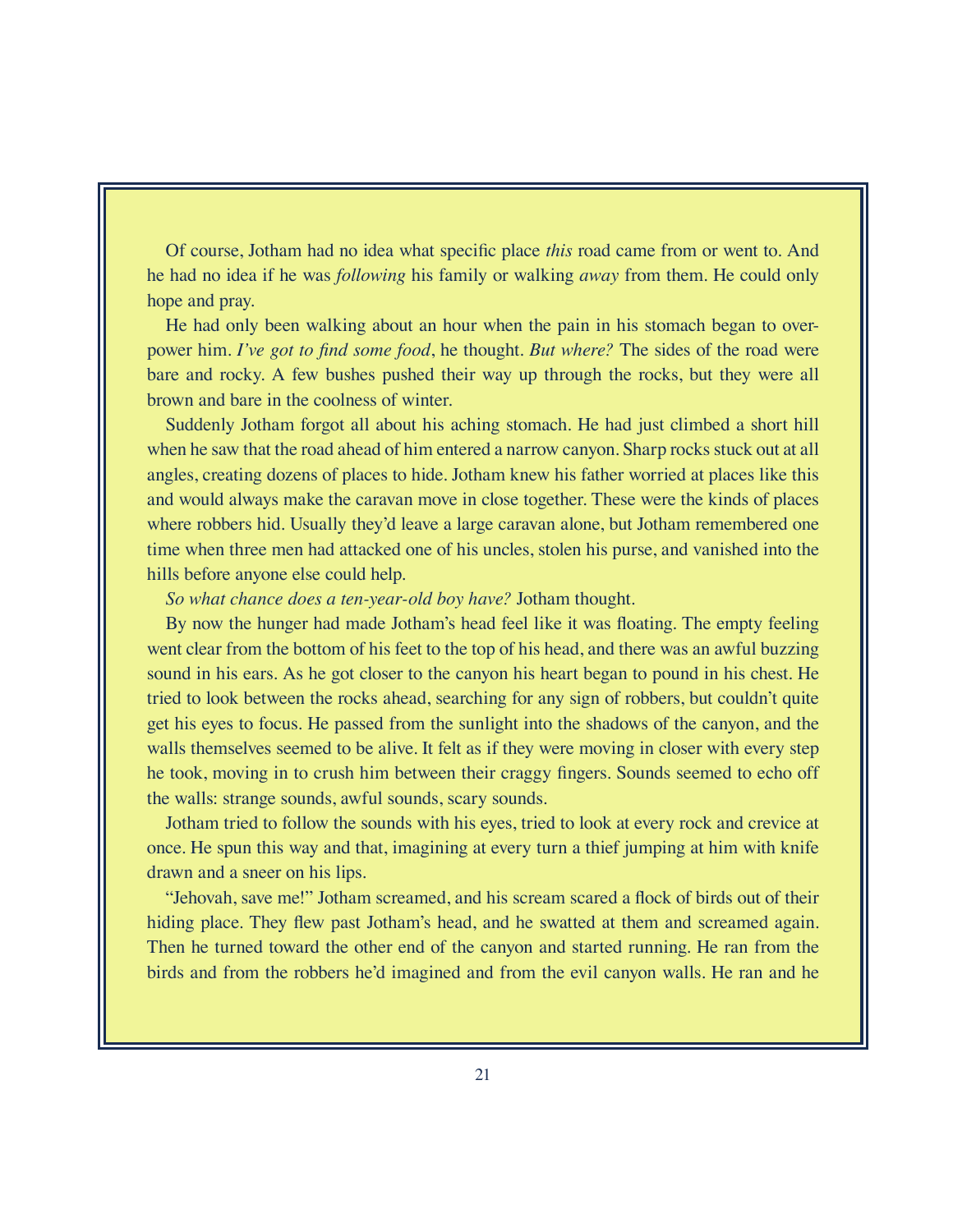cried and he screamed. But just as he thought he was about to safety, when the end of the canyon was steps away, a man with a long black beard jumped out from behind the rocks and landed right in front of Jotham. Jotham screamed and tried to jump to the side, but he tripped and fell and struck his head on a rock. And everything went black.

Jotham moaned and gently rubbed his head. His eyes fluttered open, and all he could see was the face of the man with the long black beard. Jotham tried to pull away, but the man held his arm tightly.

"There, there, little one. Be at peace," he said softly. Seeing the smile on the man's face, Jotham calmed a little and stopped struggling. There was a bright glow around the man's head, and his face beamed with kindness.

"I heard you calling the name of Jehovah," he said gently. "And so I came."



Hear my cry, O God; listen to my prayer. From the ends of the earth I call to you, I call as my heart grows faint; lead me to the rock that is higher than I. For you have been my refuge, a strong tower against the foe. I long to dwell in your tent forever and take refuge in the shelter of your wings. PSALM 61:1–4

This was the prayer of the Israelites as they searched for God. They were tired of sinning, tired of being afraid. So finally they called on Jehovah to rescue them. He answered them through the prophet Isaiah:

So do not fear, for I am with you; do not be dismayed, for I am your God. I will strengthen you and help you; I will uphold you with my righteous right hand. . . . For I am the LORD, your God, who takes hold of your right hand and says to you, Do not fear; I will help you. ISAIAH 41:10, 13